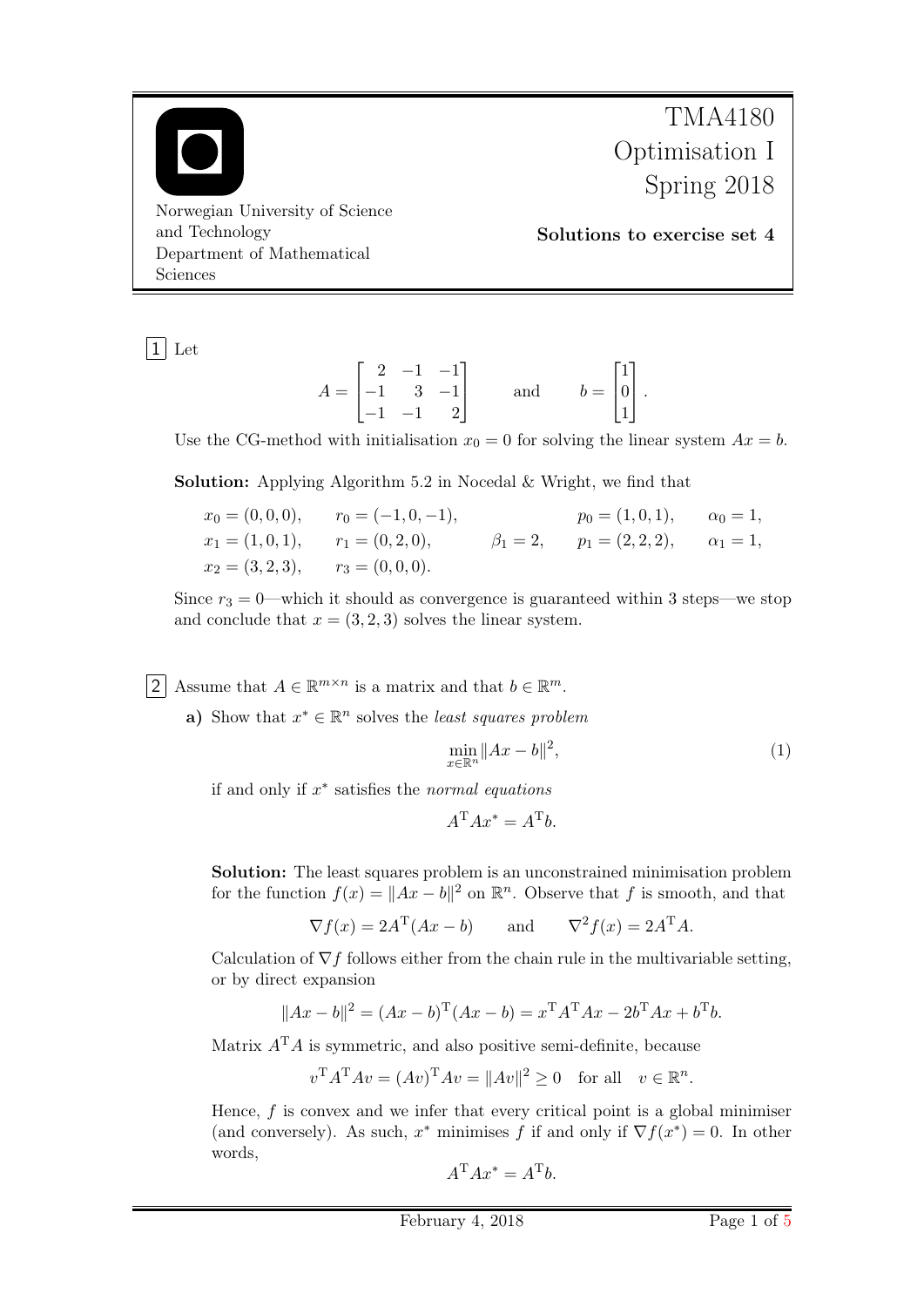b) Show that the optimization problem [\(1\)](#page-0-0) admits a solution  $x^* \in \mathbb{R}^n$ .

Solution: There are many ways of proving this result; in particular, this is a special case of a so-called Frank–Wolfe's theorem, which states that is a quadratic function is bounded below on a non-empty polyhedron, then it attains its infimum on this polyhedron.

The latter result can be proved by induction in the number of spatial dimentions  $\overline{n}$ .

If  $n = 1$ , then  $A \in \mathbb{R}^{m \times 1}$ ,  $b \in \mathbb{R}^m$ , and  $f(x) = b^Tb - 2A^Tbx + x^2A^TA$ . If  $A^TA \neq$ 0 then the problem admits the unique global minumum  $x^* = A^T b/(A^T A);$ otherwise any  $x \in \mathbb{R}$  is a global minimum as then  $A = 0$  and therefore  $f(x) = b^2$ for any  $x \in \mathbb{R}$ .

Suppose now any k-dimensinal problem admits a solution. Let us represent  $x \in \mathbb{R}^{k+1}$  as  $\lambda y$ , where  $\lambda \geq 0$  and y belongs to the unit sphere  $S = \{x \in \mathbb{R}^{k+1} \mid$  $||x|| = 1$ . (Indeed, for any  $x \in \mathbb{R}^{k+1} \setminus \{0\}$  we can simply put  $\lambda = ||x||$  and  $y = x/||x||$ .) Therefore, [\(1\)](#page-0-0) is equivalent to the problem

$$
\min_{\lambda \ge 0, y \in S} f(sy) = \min_{\lambda \ge 0, y \in S} ||b||^2 - 2\lambda b^{\mathrm{T}}Ay + \lambda^2 ||Ay||^2.
$$

Let us put  $\sigma_{\min} = \min_{y \in S} ||Ay|| \geq 0$ , where the minimum is attained since we minimize a continuous function ofer a compact set.

If  $\sigma_{\rm min} > 0$  we can estimate our objective function from below as  $\|b\|^2 - 2\lambda b^{\rm T}As +$  $\lambda^2 ||As||^2 \ge ||b||^2 - 2\lambda ||b|| ||A|| + \lambda^2 \sigma_{\min}^2$ , where we have used the fact that  $||y|| = 1$ . The function on the right hand side of the inequality goes to infinity when  $\lambda \to \infty$ , meaning that  $\lim_{\|x\| \to \infty} f(x) = +\infty$ . Therefore in this case the function is coercive and continuous and as such admits a global minimum.

If  $\sigma_{\min} = 0$  it means that for some  $y_1 \in S : Ay_1 = 0$ . Let us decompose  $\mathbb{R}^{k+1}$  into  $L_1 = \{x = \alpha y_1 \mid \alpha \in \mathbb{R}\},\$ a one-dimensional space, and its kdimensional orthogonal complement  $L_k = L_1^{\perp}$ . Then for each  $x \in \mathbb{R}^{k+1}$  we can uniquely write  $x = x_1 + x_k$ , where  $x_1 \in L_1$ ,  $x_k \in L_k$ . Furthermore,  $f(x) = f(x_1 + x_k) = ||Ax_k + Ax_1 - b||^2 = ||Ax_k - b||^2 = f(x_k)$ , and as a result

$$
\min_{x \in \mathbb{R}^{k+1}} f(x) = \min_{x_k \in L_k} f(x_k),
$$

which is a k-dimensional optimization problem of the same type (with any choice of the basis in  $L_k$ ) and therefore admits a solution by the induction hypothesis.

c) Show that the solution  $x^*$  of  $(1)$  is unique, if the rank of A equals n.

**Solution:** If rank  $A = n$  it means that the columns of A are linearly independent, and therefore the homogeneous problem  $Av = 0$  admits only a trivial solution. As a result, the Hessian of our objective function is positive definite; indeed

$$
v^{\mathrm{T}}\nabla^2 f(x)v = v^{\mathrm{T}}A^{\mathrm{T}}Av = ||Av||^2 \ge 0
$$

with equality only when  $v = 0$ . Concequently the function is strictly convex, and the global minimum is unique.

d) Show that, regardless of the rank of A, the optimization problem

$$
\min_{x \in \mathbb{R}^n} ||x||^2 \qquad \text{s.t. } x \text{ solves (1)} \tag{2}
$$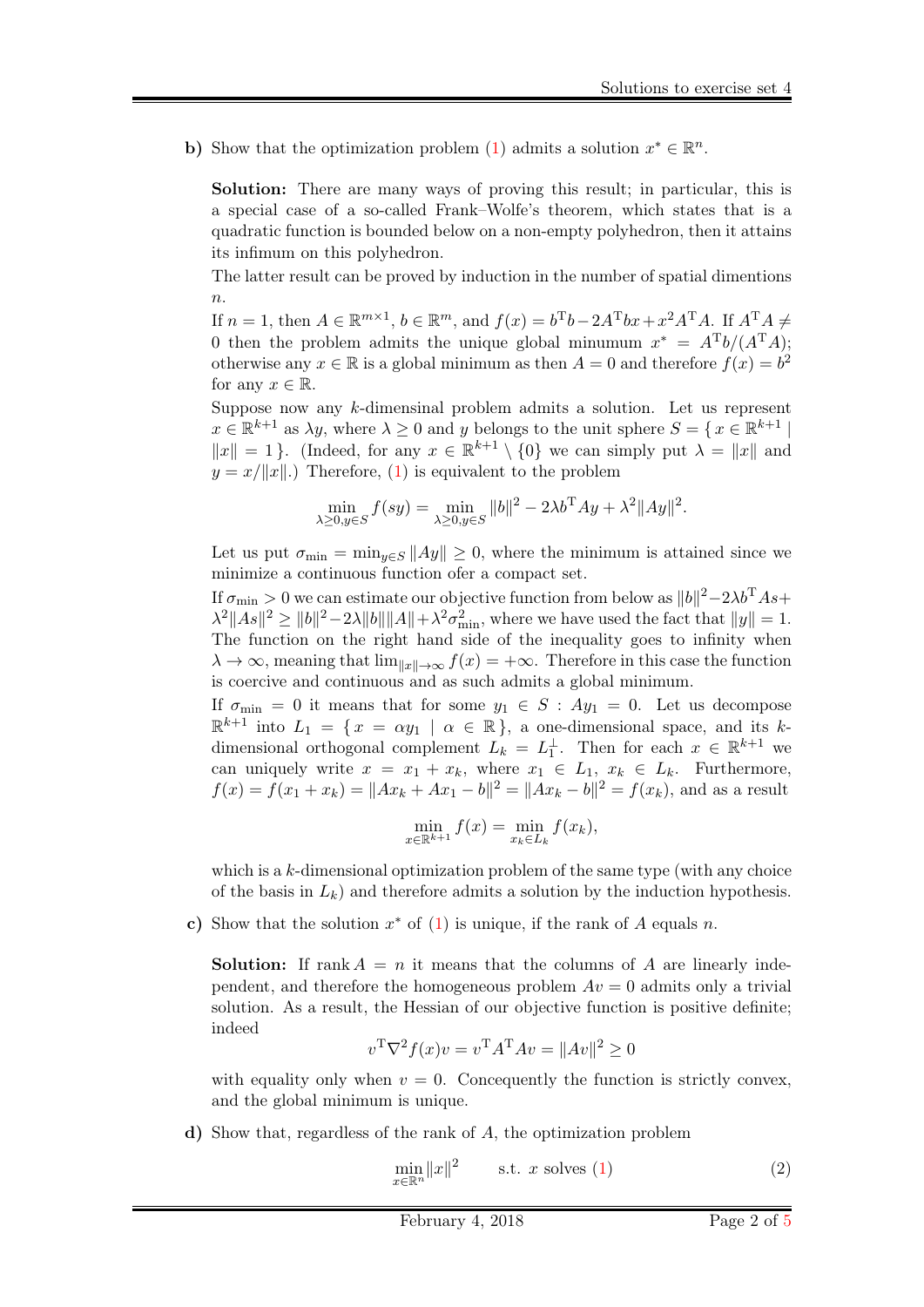admits a unique solution  $x^{\dagger} \in \mathbb{R}^{n}$ .

**Solution:** We have already shown that the function  $f$  is convex, and that its set of global minimizers is non-empty regardless of A. Owing to the convexity of f, its set of global minimizers is also a convex set; let us call it  $\Omega$  — these are precisely the points satisfying [\(1\)](#page-0-0). Clearly  $\Omega$  is closed (this is true for any l.s.c. function f). Therefore, a continuous and coercive function  $g(x) = ||x||^2$  admits at least one minimizer on  $\Omega$ . Further, since g is strictly convex  $(\nabla^2 g = 2I)$ , there cannot be more than one minimizer in  $\Omega$  (otherwise their convex combination would be an even better solution in  $\Omega$ ).

3 Assume that  $A \in \mathbb{R}^{n \times n}$  is symmetric and positive semi-definite,  $b \in \text{ran } A$  (equivalently,  $b \perp$  ker A, or equivalently there exists a solution to the system  $Ax = b$ ). Show that, in exact arithmetics, the CG algorithm converges in at most  $m = \dim \operatorname{ran} A$ iterations to a solution to the system  $Ax = b$  from any starting point  $x_0 \in \mathbb{R}^n$ .

Thus the requirement for A to be positive definite can be somewhat relaxed, and the algorithm still works.

Solution: The main difficulty is in showing that the algorithm does not break down with divisions by zero when the steplength  $\alpha_k$  is computed, as there are could be directions  $p \neq 0$  such that  $p^{T}Ap = 0$ . For this to be the case, however, the direction p needs to be in ker A: indeed, if we expand  $p = \sum_i c_i v_i$  in terms of orthonormal eigenvectors  $v_i$  of A, which correspond to eigenvalues  $\lambda_i \geq 0$ , then  $p^{\mathrm{T}}Ap = \sum_i \lambda_i c_i^2$ . For the latter sum to be zero p must be a linear combination of eigenvectors, corresponding to the zero eigenvalue.

We will first show that throughout the usual CG algorithm we maintain  $p_k \in \text{ran } A$ so that divisions by zero are avoided. We will then show the estimate on the number of iterations.

At iteration 0 we have  $p_0 = r_0 = b - Ax_0 \in \text{ran}(A) - \text{ran}(A) \in \text{ran }A$ . Assuming that  $p_k \in \text{ran}(A)$ , we compute  $p_{k+1} = r_{k+1} + \beta_{k+1}p_k \in \text{ran}(A) - \beta_{k+1} \text{ran}(A) \in \text{ran}(A)$ , because  $r_{k+1} = b - Ax_{k+1} \in \text{ran}(A) - \text{ran}(A) \in \text{ran } A$ .

The usual inductive proof of convergence of CG implies that the algorithm constructs orthogonal residuals  $\{r_0, r_1, \ldots\}$  and conjugate directions  $\{p_0, p_1, \ldots\}$ . Normally we rely on the fact that the number of conjugate or orthogonal directions in the  $n$ dimensional space is  $n$ , therefore the algorithm must converge in at most  $n$  steps. Hovever, all residuals are by construction in  $ran A$ , which in the present case has dimension  $m \leq n$ . Thus the algorithm will generate a zero residual (in exact arithmetics) after at most m steps.

- 4 Assume that  $m > n$ , that  $A \in \mathbb{R}^{m \times n}$ , and that  $b \in \mathbb{R}^m$ . Consider the following algorithm:
	- Choose  $x_0 \in \mathbb{R}^n$  arbitrary, set  $r_0 \leftarrow Ax_0 b$ ,  $s_0 \leftarrow A^T r_0$ ,  $p_0 \leftarrow -s_0$ , and  $k \leftarrow 0$ .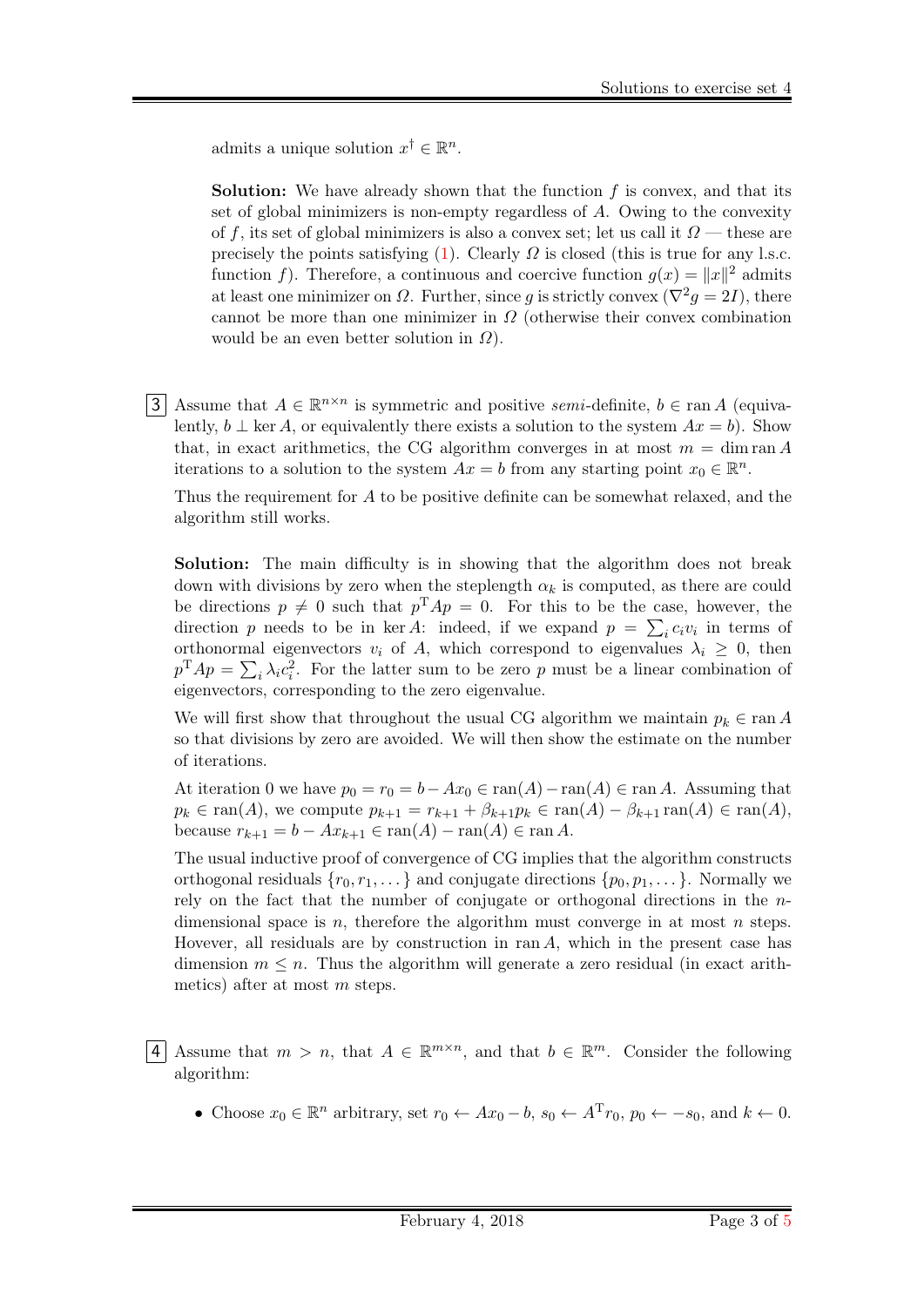• While  $s_k \neq 0$ :

 $\alpha_k \leftarrow \frac{\|s_k\|^2}{\|A_{\infty}\|}$  $\frac{\|B_{k}\|}{\|Ap_{k}\|^{2}},$  $x_{k+1} \leftarrow x_k + \alpha_k p_k,$  $r_{k+1} \leftarrow r_k + \alpha_k Ap_k,$  $s_{k+1} \leftarrow A^{\mathrm{T}} r_{k+1},$  $\beta_{k+1} \leftarrow \frac{\|s_{k+1}\|^2}{\|s_{k+1}\|^2}$  $\frac{1}{\|s_k\|^2},$  $p_{k+1} \leftarrow -s_{k+1} + \beta_{k+1} p_k,$  $k \leftarrow k + 1$ .

Assume that the matrix A has full rank. Show that the algorithm above is actually identical with the CG-algorithm for the solution of  $A<sup>T</sup>Ax = A<sup>T</sup>b$  (in the sense that the iterates  $x_k$  of both methods coincide).

Solution: We provide an inductive argument, showing that

$$
r_{k-1}^{CG} = s_{k-1},
$$
  $p_{k-1}^{CG} = p_{k-1},$   $\alpha_{k-1}^{CG} = \alpha_{k-1},$  and  $x_k^{CG} = x_k$ 

for any  $k$ , assuming  $x_0$  arbitrary but equal for both methods, with superscript "CG" for the CG-parameters. Remark: CG-algorithm is well-defined because  $A<sup>T</sup>A$  is symmetric positive definite (rank  $A = n$ ).

Base case  $k = 1$  follows from

$$
r_0^{\text{CG}} = (A^{\text{T}}A)x_0 - A^{\text{T}}b
$$
,  $r_0 = Ax_0 - b$ , and  $s_0 = A^{\text{T}}r_0 = r_0^{\text{CG}}$ ,

so that

$$
p_0^{\rm CG} = -r_0^{\rm CG} = -s_0 = p_0,
$$

and

$$
\alpha_0^{\text{CG}} = \frac{\|r_0^{\text{CG}}\|^2}{(p_0^{\text{CG}})^{\text{T}}(A^{\text{T}}A)p_0^{\text{CG}}} = \frac{\|r_0^{\text{CG}}\|^2}{\|Ap_0^{\text{CG}}\|^2} = \frac{\|s_0\|^2}{\|Ap_0\|^2} = \alpha_0.
$$

Therefore

$$
x_1^{\text{CG}} = x_0 + \alpha_0^{\text{CG}} p_0 = x_0 + \alpha_0 p_0 = x_1.
$$

Suppose next that the induction hypothesis is true for some  $k \in \mathbb{Z}_+$ . Then

$$
r_k^{\text{CG}} = r_{k-1}^{\text{CG}} + \alpha_{k-1}^{\text{CG}} A^{\text{T}} A p_{k-1}^{\text{CG}}
$$
  
\n
$$
= s_{k-1} + \alpha_{k-1} A^{\text{T}} A p_{k-1}
$$
  
\n
$$
= A^{\text{T}} (r_{k-1} + \alpha_{k-1} A p_{k-1})
$$
  
\n
$$
= A^{\text{T}} r_k
$$
  
\n
$$
= s_k,
$$
  
\n
$$
p_k^{\text{CG}} = -r_k^{\text{CG}} + \frac{\|r_k^{\text{CG}}\|^2}{\|r_{k-1}^{\text{CG}}\|^2} p_{k-1}^{\text{CG}} = -s_k + \frac{\|s_k\|^2}{\|s_{k-1}\|^2} p_k = p_k,
$$
  
\n
$$
\alpha_k^{\text{CG}} = \frac{\|r_k^{\text{CG}}\|^2}{\|A p_k^{\text{CG}}\|^2} = \frac{\|s_k\|^2}{\|A p_k\|^2} = \alpha_k,
$$

and